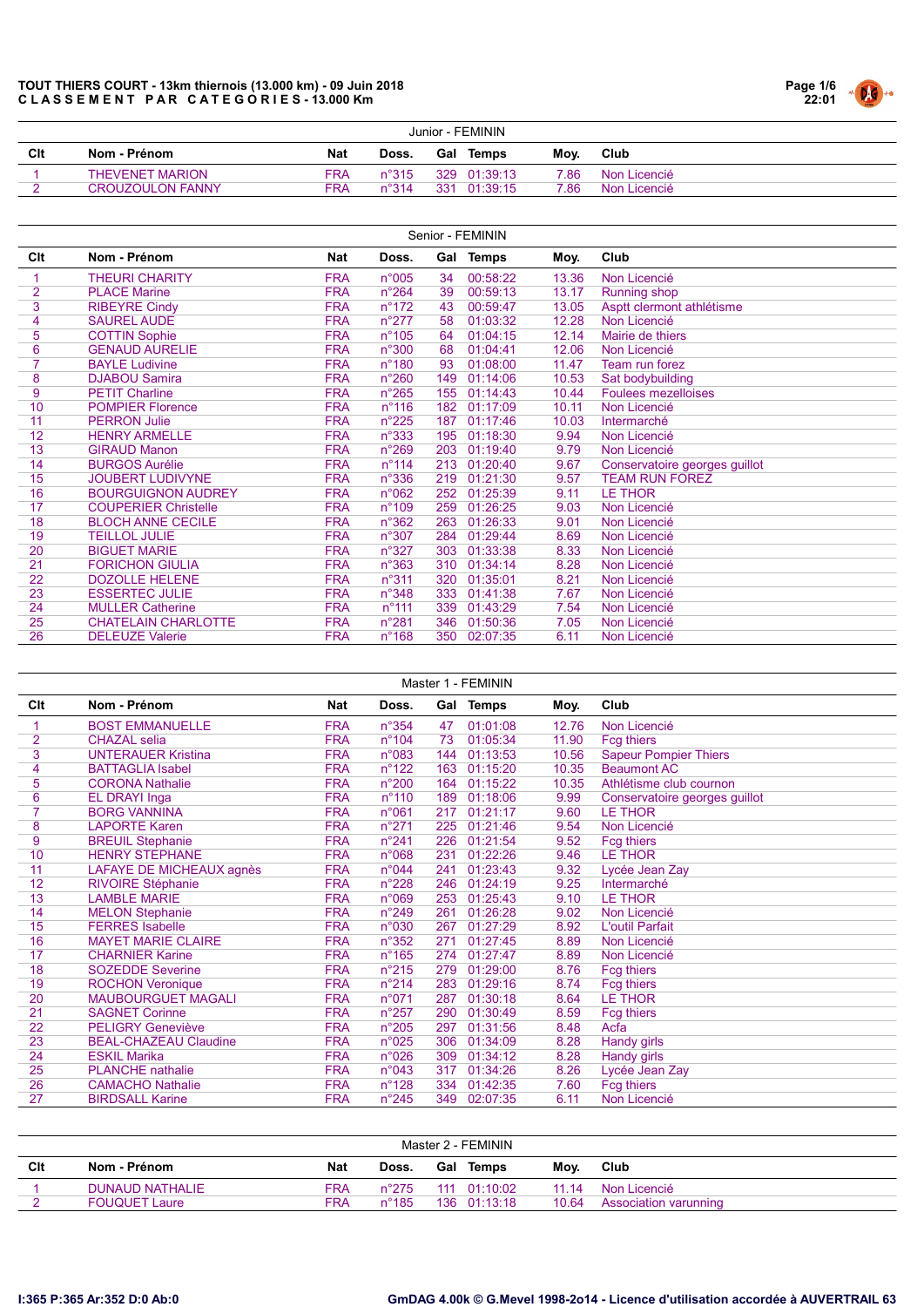

|     | Master 2 - FEMININ            |            |                 |     |              |       |                    |  |  |  |  |
|-----|-------------------------------|------------|-----------------|-----|--------------|-------|--------------------|--|--|--|--|
| Clt | Nom - Prénom                  | <b>Nat</b> | Doss.           |     | Gal Temps    | Moy.  | Club               |  |  |  |  |
| 3   | <b>GRISSOLANGE Nathalie</b>   | <b>FRA</b> | $n^{\circ}023$  |     | 140 01:13:30 | 10.61 | Handy girls        |  |  |  |  |
| 4   | <b>ROLLE Veronique</b>        | <b>FRA</b> | $n^{\circ}203$  |     | 147 01:14:02 | 10.54 | Non Licencié       |  |  |  |  |
| 5   | <b>DESJARDIN Sylvie</b>       | <b>FRA</b> | $n^{\circ}250$  |     | 205 01:19:44 | 9.78  | Courir à cusset    |  |  |  |  |
| 6   | <b>BONPAY isabel</b>          | <b>FRA</b> | $n^{\circ}101$  |     | 207 01:19:48 | 9.77  | Fcg thiers         |  |  |  |  |
|     | <b>PLANCHETTE sylvie</b>      | <b>FRA</b> | $n^{\circ}103$  | 281 | 01:29:05     | 8.76  | Fcg thiers         |  |  |  |  |
| 8   | <b>DELAPORTE Christine</b>    | <b>FRA</b> | $n^{\circ}015$  |     | 288 01:30:26 | 8.63  | <b>CIf Ambert</b>  |  |  |  |  |
| 9   | <b>ARNAUD ANICK</b>           | <b>FRA</b> | $n^{\circ}058$  | 299 | 01:32:24     | 8.44  | LE THOR            |  |  |  |  |
| 10  | <b>MOREL Veronique</b>        | <b>FRA</b> | n°021           |     | 307 01:34:10 | 8.28  | Handy girls        |  |  |  |  |
| 11  | <b>MARQUES Joëlle</b>         | <b>FRA</b> | $n^{\circ}224$  |     | 322 01:35:40 | 8.15  | Intermarché        |  |  |  |  |
| 12  | <b>PLANCHE Françoise</b>      | <b>FRA</b> | $n^{\circ}$ 127 |     | 325 01:36:18 | 8.10  | Non Licencié       |  |  |  |  |
| 13  | <b>CACHERO MARIA</b>          | <b>FRA</b> | $n^{\circ}064$  |     | 328 01:38:34 | 7.91  | LE THOR            |  |  |  |  |
| 14  | <b>BERGOUGNOUX Frederique</b> | <b>FRA</b> | $n^{\circ}$ 139 |     | 344 01:48:41 | 7.18  | <b>Beaumont AC</b> |  |  |  |  |

|     | Master 3 - FEMININ            |            |                |     |                  |      |                   |  |  |  |  |  |
|-----|-------------------------------|------------|----------------|-----|------------------|------|-------------------|--|--|--|--|--|
| Clt | Nom - Prénom                  | <b>Nat</b> | Doss.          |     | <b>Gal Temps</b> | Moy. | Club              |  |  |  |  |  |
|     | <b>GERIN MARIE JEANNE</b>     | <b>FRA</b> | $n^{\circ}066$ |     | 273 01:27:46     | 8.89 | LE THOR           |  |  |  |  |  |
|     | <b>BONNEMOY Annie</b>         | <b>FRA</b> | $n^{\circ}011$ |     | 294 01:31:16     | 8.55 | <b>Fcg thiers</b> |  |  |  |  |  |
|     | <b>BOURNETON MARIE CLAIRE</b> | <b>FRA</b> | $n^{\circ}063$ |     | 305 01:34:08     | 8.29 | LE THOR           |  |  |  |  |  |
| 4   | <b>CHASSAING Michelle</b>     | <b>FRA</b> | n°012          | 324 | 01:35:54         | 8.13 | <b>Fcg thiers</b> |  |  |  |  |  |
| 5   | NICOLET DOMINIQUE             | <b>FRA</b> | $n^{\circ}074$ |     | 326 01:38:10     | 7.95 | LE THOR           |  |  |  |  |  |
|     | <b>CROCHET Catherine</b>      | FRA        | $n^{\circ}027$ | 341 | 01:44:15         | 7.48 | Handy girls       |  |  |  |  |  |

| Master 4 - FEMININ |                          |            |               |     |              |      |            |  |  |  |
|--------------------|--------------------------|------------|---------------|-----|--------------|------|------------|--|--|--|
| Clt                | Nom - Prénom             | <b>Nat</b> | Doss.         | Gal | <b>Temps</b> | Moy. | Club       |  |  |  |
|                    | <b>YNF</b><br>VAI FNTF ' | ™RA        | $^{\circ}079$ | 343 | 01:46:13     | .34  | <b>HOR</b> |  |  |  |

|     | Junior - MASCULIN         |            |                 |    |              |       |                |  |  |  |  |  |  |
|-----|---------------------------|------------|-----------------|----|--------------|-------|----------------|--|--|--|--|--|--|
| Clt | Nom - Prénom              | Nat        | Doss.           |    | Gal Temps    | Moy.  | Club           |  |  |  |  |  |  |
|     | <b>BOREL Tristan</b>      | <b>FRA</b> | $n^{\circ}$ 146 | 21 | 00:53:41     | 14.53 | Non Licencié   |  |  |  |  |  |  |
|     | <b>GEOFFROY Alexandre</b> | <b>FRA</b> | $n^{\circ}239$  |    | 159 01:15:00 | 10.40 | Lycée Jean Zay |  |  |  |  |  |  |
|     | <b>KARAGA Emrè</b>        | <b>FRA</b> | $n^{\circ}217$  |    | 172 01:16:28 | 10.20 | Lycée Montdory |  |  |  |  |  |  |
| 4   | <b>PEREZ Adrien</b>       | <b>FRA</b> | $n^{\circ}216$  |    | 173 01:16:29 | 10.20 | Lycée Montdory |  |  |  |  |  |  |
| 5   | <b>CORMONT Louis</b>      | <b>FRA</b> | $n^{\circ}108$  |    | 181 01:17:06 | 10.12 | Non Licencié   |  |  |  |  |  |  |
| 6   | <b>CHARNIER Quentin</b>   | <b>FRA</b> | $n^{\circ}164$  |    | 265 01:27:17 | 8.94  | Non Licencié   |  |  |  |  |  |  |
|     | <b>CHAZEAU Gregoire</b>   | <b>FRA</b> | $n^{\circ}024$  |    | 314 01:34:22 | 8.27  | Handy girls    |  |  |  |  |  |  |
| 8   | <b>LORUT Arthur</b>       | <b>FRA</b> | $n^{\circ}022$  |    | 316 01:34:25 | 8.26  | Handy girls    |  |  |  |  |  |  |
| 9   | <b>ALEIXANDRE Louis</b>   | <b>FRA</b> | $n^{\circ}052$  |    | 318 01:34:28 | 8.26  | Lycée Jean Zav |  |  |  |  |  |  |

|     | Espoir - MASCULIN        |            |                 |     |              |       |                |  |  |  |  |  |
|-----|--------------------------|------------|-----------------|-----|--------------|-------|----------------|--|--|--|--|--|
| Clt | Nom - Prénom             | <b>Nat</b> | Doss.           |     | Gal Temps    | Moy.  | Club           |  |  |  |  |  |
|     | <b>FIKADU FEELEKE</b>    | <b>FRA</b> | $n^{\circ}007$  | 11  | 00:49:40     | 15.71 | Non Licencié   |  |  |  |  |  |
|     | <b>CHIEZE Tom</b>        | <b>FRA</b> | $n^{\circ}053$  |     | 212 01:20:39 | 9.67  | Lycée Jean Zay |  |  |  |  |  |
|     | <b>MAYET Cedric</b>      | <b>FRA</b> | $n^{\circ}$ 198 |     | 222 01:21:37 | 9.56  | Saty basket    |  |  |  |  |  |
| 4   | <b>DJEMMOU Otmane</b>    | <b>FRA</b> | $n^{\circ}051$  |     | 232 01:22:35 | 9.45  | Lycée Jean Zay |  |  |  |  |  |
| 5   | <b>LOURDIN Timothé</b>   | <b>FRA</b> | n°049           |     | 233 01:22:35 | 9.45  | Lycée Jean Zay |  |  |  |  |  |
| 6   | <b>HUBERT Théo</b>       | <b>FRA</b> | $n^{\circ}055$  |     | 293 01:31:00 | 8.57  | Lycée Jean Zay |  |  |  |  |  |
|     | <b>ZAOUALI Alaeddine</b> | <b>FRA</b> | $n^{\circ}056$  |     | 304 01:34:04 | 8.29  | Lycée Jean Zay |  |  |  |  |  |
| 8   | <b>JAMROZ Dimitri</b>    | <b>FRA</b> | $n^{\circ}054$  |     | 336 01:42:49 | 7.59  | Lycée Jean Zay |  |  |  |  |  |
| 9   | <b>DETCHEVERRY Louis</b> | <b>FRA</b> | $n^{\circ}050$  | 337 | 01:42:51     | 7.58  | Lycée Jean Zay |  |  |  |  |  |

|     | Senior - MASCULIN        |            |                |   |           |       |                        |  |  |  |  |  |  |
|-----|--------------------------|------------|----------------|---|-----------|-------|------------------------|--|--|--|--|--|--|
| Clt | Nom - Prénom             | Nat        | Doss.          |   | Gal Temps | Moy.  | Club                   |  |  |  |  |  |  |
|     | <b>MASHA HAILE</b>       | <b>FRA</b> | $n^{\circ}006$ |   | 00:44:57  | 17.35 | Non Licencié           |  |  |  |  |  |  |
|     | <b>MBURU AKIM</b>        | <b>FRA</b> | $n^{\circ}004$ | 2 | 00:45:53  | 17.00 | Non Licencié           |  |  |  |  |  |  |
| 3   | <b>MURAGA JOSEPHAT</b>   | <b>FRA</b> | $n^{\circ}008$ | 3 | 00:46:58  | 16.61 | Non Licencié           |  |  |  |  |  |  |
| 4   | NDUWIMANA Willy          | <b>FRA</b> | $n^{\circ}002$ | 4 | 00:47:24  | 16.46 | Non Licencié           |  |  |  |  |  |  |
| 5   | <b>OUSLIB YOUSSEF</b>    | <b>FRA</b> | $n^{\circ}309$ | 5 | 00:47:36  | 16.39 | Non Licencié           |  |  |  |  |  |  |
| 6   | NIZIGIYIAMA ézéchiel     | <b>FRA</b> | $n^{\circ}001$ | 6 | 00:47:50  | 16.31 | Non Licencié           |  |  |  |  |  |  |
|     | <b>GUILHOTO MANUEL</b>   | <b>FRA</b> | $n^{\circ}339$ |   | 00:48:12  | 16.18 | <b>MONTLUCON ATHLE</b> |  |  |  |  |  |  |
| 8   | RIAHI ABDELLAH           | <b>FRA</b> | $n^{\circ}312$ | 8 | 00:48:20  | 16.14 | Non Licencié           |  |  |  |  |  |  |
| 9   | <b>BERTHIAUD GWENAEL</b> | <b>FRA</b> | $n^{\circ}297$ | 9 | 00:48:26  | 16.11 | Running shop           |  |  |  |  |  |  |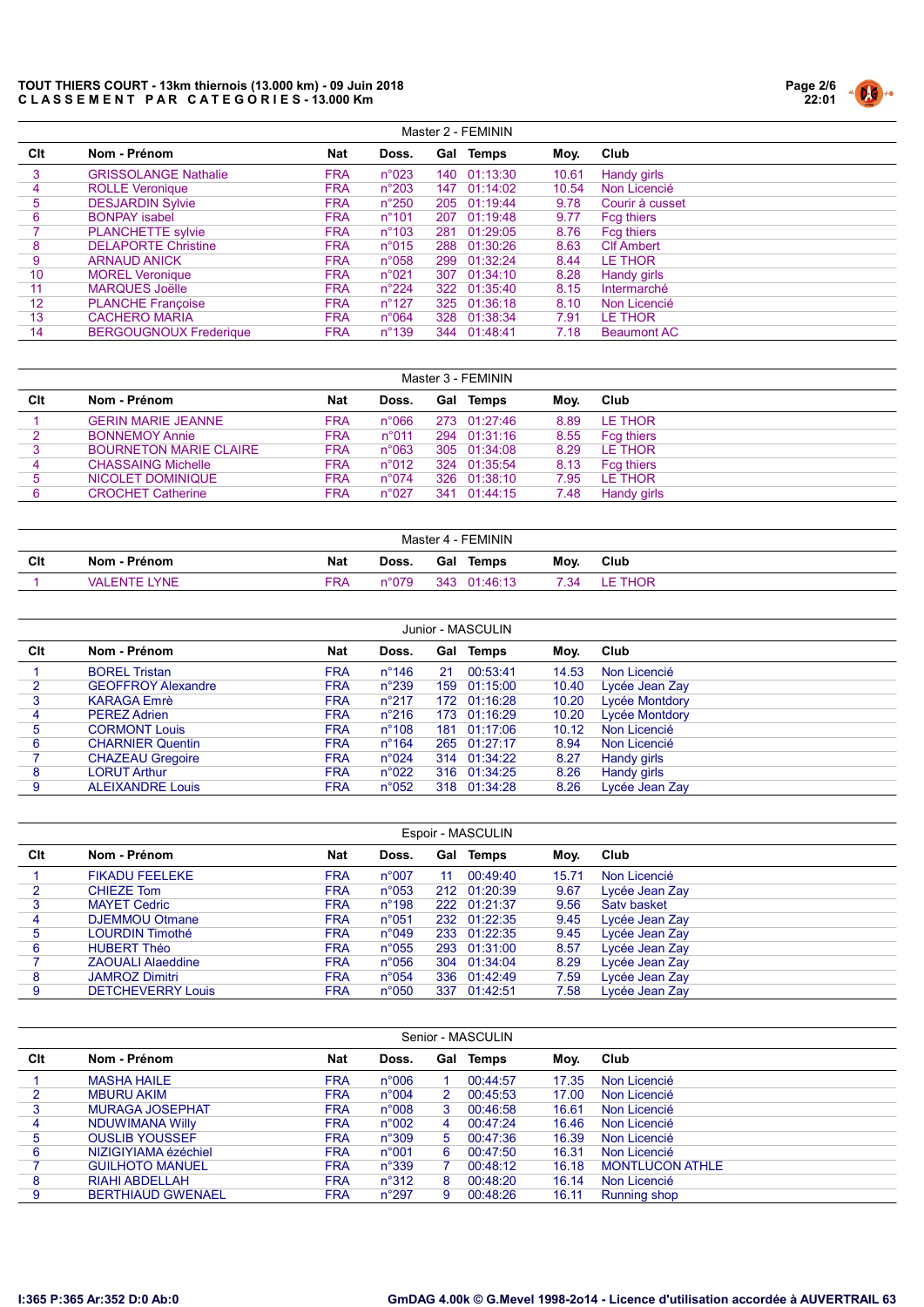|          |                                                         |                          |                                   |                 | Senior - MASCULIN            |                |                                                      |
|----------|---------------------------------------------------------|--------------------------|-----------------------------------|-----------------|------------------------------|----------------|------------------------------------------------------|
| Clt      | Nom - Prénom                                            | Nat                      | Doss.                             |                 | Gal Temps                    | Moy.           | Club                                                 |
| 10       | <b>GUILCHER DAVID</b>                                   | <b>FRA</b>               | n°283                             | 10 <sup>°</sup> | 00:49:37                     | 15.72          | <b>CAVE THIERNOISE</b>                               |
| 11       | <b>NIBARUTA Nestor</b>                                  | <b>FRA</b>               | n°003                             | 12 <sup>7</sup> | 00:50:41                     | 15.39          | Non Licencié                                         |
| 12       | <b>CROZE BENEDIKT</b>                                   | <b>FRA</b>               | n°341                             | 13              | 00:51:27                     | 15.16          | Non Licencié                                         |
| 13       | <b>SHAAL Florent</b>                                    | <b>FRA</b>               | $n^{\circ}232$                    | 14              | 00:51:51                     | 15.04          | <b>Piscines Desjoyaux</b>                            |
| 14       | <b>CERETTA Anthony</b>                                  | <b>FRA</b>               | n°230                             | 16              | 00:52:08                     | 14.96          | <b>Piscines Desjoyaux</b>                            |
| 15       | <b>BOUCHET Axel</b>                                     | <b>FRA</b>               | $n^{\circ}$ 135                   | 17 <sub>2</sub> | 00:52:15                     | 14.93          | Non Licencié                                         |
| 16       | <b>PINARD Etienne</b>                                   | <b>FRA</b>               | n°207                             | 18              | 00:53:05                     | 14.69          | Non Licencié                                         |
| 17       | <b>HAUTIER David</b>                                    | <b>FRA</b>               | $n^{\circ}231$                    | 20              | 00:53:16                     | 14.64          | <b>Piscines Desjoyaux</b>                            |
| 18       | <b>TOURNEMINE PAUL</b>                                  | <b>FRA</b>               | $n^{\circ}285$                    | 23              | 00:54:21<br>00:56:29         | 14.35          | <b>CAVE THIERNOISE</b>                               |
| 19<br>20 | <b>LE MILLIER Nicolas</b><br><b>DEBRAY Florian</b>      | <b>FRA</b><br><b>FRA</b> | $n^{\circ}233$<br>$n^{\circ}$ 130 | 26<br>28        | 00:56:37                     | 13.81<br>13.78 | <b>Piscines Desjoyaux</b><br>Non Licencié            |
| 21       | <b>GUEHENNEC Bertrand</b>                               | <b>FRA</b>               | $n^{\circ}210$                    | 29              | 00:57:11                     | 13.64          | Limagne athhlete endurance                           |
| 22       | DE PAZ BENITO Victor                                    | <b>FRA</b>               | $n^{\circ}162$                    | 32 <sup>2</sup> | 00:57:45                     | 13.51          | Non Licencié                                         |
| 23       | <b>ROSE Corentin</b>                                    | <b>FRA</b>               | $n^{\circ}$ 197                   | 33              | 00:58:04                     | 13.43          | Non Licencié                                         |
| 24       | <b>DOSSIN Simon</b>                                     | <b>FRA</b>               | $n^{\circ}126$                    | 46              | 01:00:45                     | 12.84          | Non Licencié                                         |
| 25       | <b>DELPUECH THIBAULT</b>                                | <b>FRA</b>               | n°298                             | 48              | 01:01:09                     | 12.76          | Non Licencié                                         |
| 26       | <b>CHARVILLAT Marc</b>                                  | <b>FRA</b>               | $n^{\circ}170$                    | 50              | 01:01:29                     | 12.69          | Non Licencié                                         |
| 27       | <b>PITOU Julien</b>                                     | <b>FRA</b>               | n°094                             | 51              | 01:01:31                     | 12.68          | caillot                                              |
| 28       | PLANELLA MORENO Juan antonio                            | <b>FRA</b>               | $n^{\circ}$ 143                   | 53              | 01:01:48                     | 12.62          | Non Licencié                                         |
| 29<br>30 | <b>MADEC Laurent</b><br><b>TOULY GUILLAUME</b>          | <b>FRA</b><br><b>FRA</b> | $n^{\circ}106$<br>n°290           | 55<br>56        | 01:02:53<br>01:02:56         | 12.40<br>12.39 | Non Licencié<br><b>CAVE THIERNOISE</b>               |
| 31       | <b>CHANTELAUZE Antoine</b>                              | <b>FRA</b>               | n°013                             | 60              | 01:03:44                     | 12.24          | <b>CIf Ambert</b>                                    |
| 32       | <b>FORESTIER CEDRIC</b>                                 | <b>FRA</b>               | n°328                             | 65              | 01:04:16                     | 12.14          | Non Licencié                                         |
| 33       | <b>FOUR Mathieu</b>                                     | <b>FRA</b>               | $n^{\circ}118$                    | 66              | 01:04:29                     | 12.10          | <b>Fcg thiers</b>                                    |
| 34       | <b>BESSON Aymerick</b>                                  | <b>FRA</b>               | $n^{\circ}159$                    | 67              | 01:04:31                     | 12.09          | Non Licencié                                         |
| 35       | <b>PLANCHE Simon</b>                                    | <b>FRA</b>               | n°190                             | 71              | 01:04:46                     | 12.04          | Limagne athhlete endurance                           |
| 36       | <b>PANIZZA Julien</b>                                   | <b>FRA</b>               | $n^{\circ}169$                    | 72              | 01:05:27                     | 11.92          | Limagne athhlete endurance                           |
| 37       | <b>BRESSON JEREMY</b>                                   | <b>FRA</b>               | $n^{\circ}287$                    | 75              | 01:05:49                     | 11.85          | <b>CAVE THIERNOISE</b>                               |
| 38       | <b>JOURDY VICTORIEN</b>                                 | <b>FRA</b>               | n°321                             | 79              | 01:06:38                     | 11.71          | Non Licencié                                         |
| 39       | <b>MATUSSIERE Jonathan</b>                              | <b>FRA</b>               | $n^{\circ}113$                    | 80              | 01:06:46                     | 11.68          | Non Licencié                                         |
| 40       | <b>MOSSET Michael</b>                                   | <b>FRA</b>               | $n^{\circ}152$                    | 83              | 01:07:15                     | 11.60          | Non Licencié                                         |
| 41       | <b>MONDIERE JULIEN</b>                                  | <b>FRA</b>               | $n^{\circ}288$                    | 87              | 01:07:46                     | 11.51          | <b>CAVE THIERNOISE</b>                               |
| 42       | <b>SALINAS Yohan</b>                                    | <b>FRA</b>               | $n^{\circ}256$                    | 88              | 01:07:54                     | 11.49          | Us maringues                                         |
| 43       | <b>DAMBRICOURT Pierre</b>                               | <b>FRA</b>               | $n^{\circ}246$                    | 89              | 01:07:55                     | 11.48          | Cep                                                  |
| 44<br>45 | <b>QUANTIN ADRIEN</b>                                   | <b>FRA</b><br><b>FRA</b> | n°326<br>n°028                    | 91<br>94        | 01:07:57<br>01:08:16         | 11.48<br>11.43 | <b>LIMAGNE ATHLETES ENDURANCE</b><br>L'outil Parfait |
| 46       | <b>RODRIGUES Anthony</b><br><b>LEYRIT Jordan</b>        | <b>FRA</b>               | n°048                             | 96              | 01:08:25                     | 11.40          | Lycée Jean Zay                                       |
| 47       | DA SILVA Jordi                                          | <b>FRA</b>               | $n^{\circ}$ 132                   | 98              | 01:08:31                     | 11.38          | Non Licencié                                         |
| 48       | <b>NERI NICOLAS</b>                                     | <b>FRA</b>               | n°346                             | 99              | 01:08:42                     | 11.35          | Non Licencié                                         |
| 49       | <b>OZWALD Alexis</b>                                    | <b>FRA</b>               | n°258                             |                 | 100 01:08:49                 | 11.33          | Non Licencié                                         |
| 50       | <b>BOURDIER LOIC</b>                                    | <b>FRA</b>               | n°320                             |                 | 109 01:09:50                 | 11.17          | Non Licencié                                         |
| 51       | <b>CHASTEL Robin</b>                                    | <b>FRA</b>               | $n^{\circ}$ 194                   |                 | 113 01:10:21                 | 11.09          | Sa thiers basket                                     |
| 52       | <b>LIEVEN Rémy</b>                                      | <b>FRA</b>               | $n^{\circ}163$                    |                 | 114 01:10:25                 | 11.08          | Non Licencié                                         |
| 53       | <b>VALERO BRUNO</b>                                     | <b>FRA</b>               | $n^{\circ}343$                    |                 | 115 01:10:51                 | 11.01          | Non Licencié                                         |
| 54       | <b>FABRE Jérôme</b>                                     | <b>FRA</b>               | n°031                             |                 | 117 01:11:02                 | 10.98          | <b>L'outil Parfait</b>                               |
| 55       | <b>DELAPORTE Mathieu</b>                                | <b>FRA</b>               | n°016                             |                 | 120 01:11:23                 | 10.93          | <b>CIf Ambert</b>                                    |
| 56<br>57 | <b>JOURDY Mickaël</b><br><b>AUMONIER Thibaut</b>        | <b>FRA</b><br><b>FRA</b> | n°095<br>n°036                    |                 | 121 01:11:24<br>124 01:12:01 | 10.92<br>10.83 | caillot<br><b>GCP</b>                                |
| 58       | <b>MASSACRIER PIERRE</b>                                | <b>FRA</b>               | n°334                             |                 | 125 01:12:04                 | 10.82          | Non Licencié                                         |
| 59       | <b>NAVARON SEBASTIEN</b>                                | <b>FRA</b>               | $n^{\circ}274$                    |                 | 132 01:12:46                 | 10.72          | Non Licencié                                         |
| 60       | <b>LLUIS FUENTES Xavier</b>                             | <b>FRA</b>               | $n^{\circ}$ 142                   |                 | 133 01:12:48                 | 10.71          | Non Licencié                                         |
| 61       | DAUPHANT ALEXANDRE                                      | <b>FRA</b>               | n°349                             |                 | 137 01:13:25                 | 10.62          | Non Licencié                                         |
| 62       | <b>COMAND Yoann</b>                                     | <b>FRA</b>               | $n^{\circ}204$                    |                 | 141 01:13:36                 | 10.60          | Non Licencié                                         |
| 63       | <b>DOS SANTOS Sébastien</b>                             | <b>FRA</b>               | n°084                             |                 | 142 01:13:37                 | 10.60          | <b>Sapeur Pompier Thiers</b>                         |
| 64       | <b>RAFFAILLAC VIWCENT</b>                               | <b>FRA</b>               | $n^{\circ}337$                    |                 | 148 01:14:04                 | 10.53          | Non Licencié                                         |
| 65       | <b>DE ROSSIS Xavier</b>                                 | <b>FRA</b>               | n°037                             |                 | 150 01:14:18                 | 10.50          | <b>TABAC PRESSE CHABRELOCHE</b>                      |
| 66       | <b>FAGNON VINCENT</b>                                   | <b>FRA</b>               | n°310                             |                 | 151 01:14:30                 | 10.47          | Non Licencié                                         |
| 67       | <b>SERGERE THOMAS</b>                                   | <b>FRA</b>               | $n^{\circ}284$                    |                 | 162 01:15:16                 | 10.36          | <b>CAVE THIERNOISE</b>                               |
| 68<br>69 | <b>CHATELAIN Alexis</b><br><b>GUILLAUMONT Sébastien</b> | <b>FRA</b><br><b>FRA</b> | $n^{\circ}123$<br>n°081           |                 | 176 01:16:43<br>183 01:17:12 | 10.17<br>10.10 | Non Licencié<br><b>Sapeur Pompier Thiers</b>         |
| 70       | <b>DESVIGNES Julien</b>                                 | <b>FRA</b>               | n°082                             |                 | 190 01:18:10                 | 9.98           | <b>Sapeur Pompier Thiers</b>                         |
| 71       | PLANCHE Jérémy                                          | <b>FRA</b>               | $n^{\circ}183$                    |                 | 193 01:18:17                 | 9.96           | Non Licencié                                         |
| 72       | <b>SIROT MARC</b>                                       | <b>FRA</b>               | n°317                             |                 | 200 01:19:03                 | 9.87           | Non Licencié                                         |
| 73       | <b>DELAIRE Pierre</b>                                   | <b>FRA</b>               | n°091                             |                 | 208 01:20:01                 | 9.75           | caillot                                              |
| 74       | <b>DEROSSIS BENOIT</b>                                  | <b>FRA</b>               | n°344                             |                 | 215 01:21:13                 | 9.60           | Non Licencié                                         |
| 75       | <b>GARCIA Julien</b>                                    | <b>FRA</b>               | $n^{\circ}$ 179                   |                 | 220 01:21:35                 | 9.56           | Non Licencié                                         |
| 76       | <b>BRUTUS Jerome</b>                                    | <b>FRA</b>               | $n^{\circ}$ 147                   |                 | 227 01:21:54                 | 9.52           | Team fischer - bargoin                               |
| 77       | ROLLAND Jean-pierre                                     | <b>FRA</b>               | $n^{\circ}$ 148                   |                 | 230 01:22:03                 | 9.51           | Non Licencié                                         |
| 78       | <b>NOVERT MICKAEL</b>                                   | <b>FRA</b>               | $n^{\circ}366$                    |                 | 249 01:24:57                 | 9.18           | Non Licencié                                         |
| 79       | <b>HERRERA GUTIERREZ Jules</b>                          | <b>FRA</b>               | n°096                             |                 | 250 01:25:12                 | 9.16           | caillot                                              |
| 80<br>81 | POIROT-SEYNAEVE Xavier<br><b>GISBERT LOIC</b>           | <b>FRA</b><br><b>FRA</b> | $n^{\circ}176$<br>$n^{\circ}293$  | 251             | 01:25:30<br>256 01:26:10     | 9.12<br>9.05   | Non Licencié<br><b>CAVE THIERNOISE</b>               |
|          |                                                         |                          |                                   |                 |                              |                |                                                      |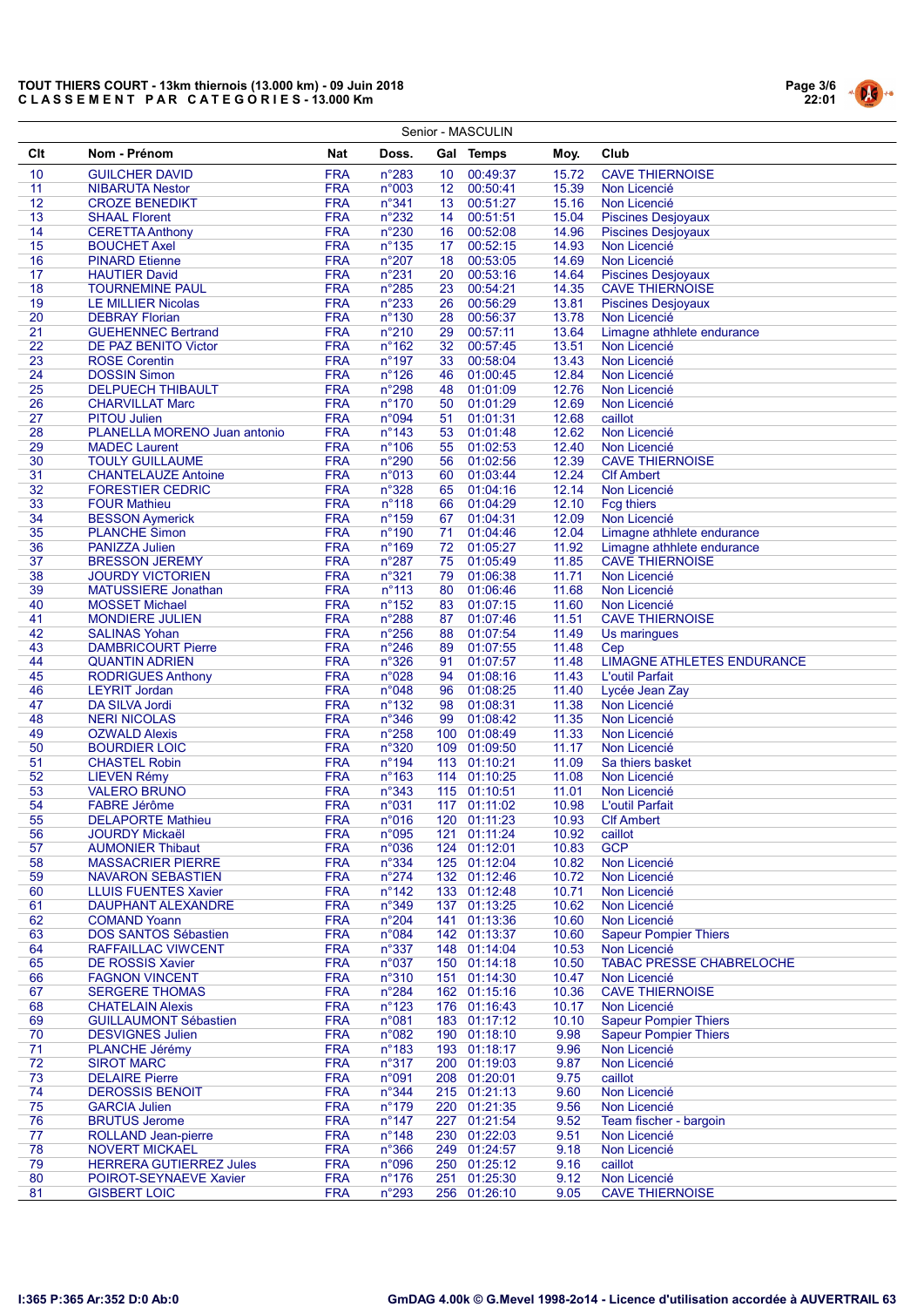

|     | Senior - MASCULIN        |            |                 |     |              |      |                        |  |  |  |  |  |
|-----|--------------------------|------------|-----------------|-----|--------------|------|------------------------|--|--|--|--|--|
| Clt | Nom - Prénom             | Nat        | Doss.           |     | Gal Temps    | Moy. | Club                   |  |  |  |  |  |
| 82  | <b>BATISSE THIBAUT</b>   | <b>FRA</b> | $n^{\circ}292$  | 258 | 01:26:20     | 9.03 | <b>CAVE THIERNOISE</b> |  |  |  |  |  |
| 83  | <b>REVERDIAU DAMIEN</b>  | <b>FRA</b> | $n^{\circ}361$  |     | 262 01:26:30 | 9.02 | Non Licencié           |  |  |  |  |  |
| 84  | <b>CATHONNET Anthony</b> | <b>FRA</b> | $n^{\circ}124$  |     | 269 01:27:41 | 8.90 | Non Licencié           |  |  |  |  |  |
| 85  | <b>RAYNAUD Lionel</b>    | <b>FRA</b> | $n^{\circ}$ 173 |     | 277 01:28:49 | 8.78 | Team fischer - bargoin |  |  |  |  |  |
| 86  | <b>COUPAT Florian</b>    | <b>FRA</b> | n°092           |     | 285 01:29:51 | 8.68 | caillot                |  |  |  |  |  |
| 87  | <b>LEGALLAIS Joël</b>    | <b>FRA</b> | n°090           |     | 291 01:30:54 | 8.58 | caillot                |  |  |  |  |  |
| 88  | <b>JOHANNY STEPHANE</b>  | <b>FRA</b> | $n^{\circ}365$  |     | 296 01:31:28 | 8.53 | Non Licencié           |  |  |  |  |  |
| 89  | <b>TORONDEL Antoine</b>  | <b>FRA</b> | $n^{\circ}$ 156 | 311 | 01:34:18     | 8.27 | Handy girls            |  |  |  |  |  |
| 90  | <b>MALLET Gaétan</b>     | <b>FRA</b> | $n^{\circ}$ 138 |     | 315 01:34:23 | 8.26 | Handy girls            |  |  |  |  |  |
| 91  | <b>CABIRON MAXIME</b>    | <b>FRA</b> | n°304           |     | 332 01:41:37 | 7.68 | Non Licencié           |  |  |  |  |  |
| 92  | <b>FAYE Remy</b>         | <b>FRA</b> | $n^{\circ}212$  |     | 335 01:42:36 | 7.60 | Non Licencié           |  |  |  |  |  |
| 93  | <b>BRIAT Ludovic</b>     | <b>FRA</b> | $n^{\circ}112$  | 338 | 01:43:29     | 7.54 | <b>Tgd allex</b>       |  |  |  |  |  |
| 94  | <b>BONIN LUCOVIC</b>     | <b>FRA</b> | $n^{\circ}331$  |     | 340 01:43:30 | 7.54 | Non Licencié           |  |  |  |  |  |
| 95  | <b>GAUTUIER CLEMENT</b>  | <b>FRA</b> | $n^{\circ}356$  | 347 | 02:00:51     | 6.45 | Non Licencié           |  |  |  |  |  |
| 96  | <b>LAPATRIE JOROY</b>    | <b>FRA</b> | $n^{\circ}359$  | 348 | 02:00:53     | 6.45 | Non Licencié           |  |  |  |  |  |
| 97  | <b>BIRDSALL Mark</b>     | FRA        | $n^{\circ}244$  | 352 | 02:07:39     | 6.11 | Non Licencié           |  |  |  |  |  |

|                | Master 1 - MASCULIN          |            |                 |     |              |       |                                     |  |  |  |  |
|----------------|------------------------------|------------|-----------------|-----|--------------|-------|-------------------------------------|--|--|--|--|
| Clt            | Nom - Prénom                 | <b>Nat</b> | Doss.           |     | Gal Temps    | Moy.  | Club                                |  |  |  |  |
| $\mathbf{1}$   | <b>CARVALHO Jean-Paul</b>    | <b>FRA</b> | $n^{\circ}236$  | 15  | 00:52:05     | 14.98 | <b>Piscines Desjoyaux</b>           |  |  |  |  |
| $\overline{2}$ | <b>FERNANDEZ Telmo</b>       | <b>FRA</b> | $n^{\circ}237$  | 19  | 00:53:12     | 14.66 | <b>Piscines Desjoyaux</b>           |  |  |  |  |
| 3              | <b>TEYSSONNIER Mickaël</b>   | <b>FRA</b> | $n^{\circ}238$  | 22  | 00:53:55     | 14.47 | <b>Piscines Desjoyaux</b>           |  |  |  |  |
| 4              | <b>TRINQUE Didier</b>        | <b>FRA</b> | n°235           | 24  | 00:55:45     | 13.99 | <b>Piscines Desjoyaux</b>           |  |  |  |  |
| 5              | <b>MOREL CYRILLE</b>         | <b>FRA</b> | n°289           | 25  | 00:56:21     | 13.84 | <b>CAVE THIERNOISE</b>              |  |  |  |  |
| 6              | <b>BORDAS Sebastien</b>      | <b>FRA</b> | $n^{\circ}266$  | 27  | 00:56:31     | 13.80 | Non Licencié                        |  |  |  |  |
| $\overline{7}$ | DE AMORIM PINTO ANTONIO      | <b>FRA</b> | $n^{\circ}291$  | 30  | 00:57:26     | 13.58 | <b>CAVE THIERNOISE</b>              |  |  |  |  |
| 8              | <b>DESPRES</b> sylvain       | <b>FRA</b> | n°099           | 31  | 00:57:34     | 13.55 | Non Licencié                        |  |  |  |  |
| 9              | <b>MANUEL OSCAR</b>          | <b>FRA</b> | $n^{\circ}350$  | 35  | 00:58:23     | 13.36 | Non Licencié                        |  |  |  |  |
| 10             | <b>SAVART Jerome</b>         | <b>FRA</b> | $n^{\circ}$ 187 | 36  | 00:58:23     | 13.36 | <b>Rc</b> vichy                     |  |  |  |  |
| 11             | <b>FELIDE GUILLAUME</b>      | <b>FRA</b> | n°324           | 38  | 00:58:52     | 13.25 | <b>FRATERNELLE CHATEAU GAILLARD</b> |  |  |  |  |
| 12             | ROUPIE SEBASTIEN             | <b>FRA</b> | $n^{\circ}351$  | 40  | 00:59:14     | 13.17 | Non Licencié                        |  |  |  |  |
| 13             | <b>ALBERT Patrick</b>        | <b>FRA</b> | $n^{\circ}234$  | 42  | 00:59:38     | 13.08 | <b>Piscines Desjoyaux</b>           |  |  |  |  |
| 14             | <b>EGRAUD Franck</b>         | <b>FRA</b> | $n^{\circ}$ 144 | 49  | 01:01:12     | 12.75 | Non Licencié                        |  |  |  |  |
| 15             | <b>TOURNEBIZE Eric</b>       | <b>FRA</b> | $n^{\circ}$ 160 | 52  | 01:01:42     | 12.64 | <b>Fcg thiers</b>                   |  |  |  |  |
| 16             | <b>FAUIER STEPHANE</b>       | <b>FRA</b> | $n^{\circ}358$  | 54  | 01:02:23     | 12.50 | <b>DEJOYAUX</b>                     |  |  |  |  |
| 17             | PASSELARD NICOLAS            | <b>FRA</b> | $n^{\circ}294$  | 59  | 01:03:34     | 12.27 | Non Licencié                        |  |  |  |  |
| 18             | <b>LANGEUIN SAMUEL</b>       | <b>FRA</b> | n°319           | 61  | 01:03:49     | 12.22 | <b>TRI MAY</b>                      |  |  |  |  |
| 19             | <b>RAVOUX Michael</b>        | <b>FRA</b> | $n^{\circ}$ 178 | 63  | 01:04:05     | 12.17 | Non Licencié                        |  |  |  |  |
| 20             | <b>ROCHE LIONEL</b>          | <b>FRA</b> | $n^{\circ}279$  | 74  | 01:05:35     | 11.89 | <b>Fcg thiers</b>                   |  |  |  |  |
| 21             | <b>ELLIOTT Jason</b>         | <b>FRA</b> | $n^{\circ}248$  | 81  | 01:06:50     | 11.67 | Non Licencié                        |  |  |  |  |
| 22             | <b>MULOT Fabien</b>          | <b>FRA</b> | $n^{\circ}206$  | 82  | 01:07:10     | 11.61 | Acfa                                |  |  |  |  |
| 23             | <b>GOUTTE Jean claude</b>    | <b>FRA</b> | $n^{\circ}161$  | 84  | 01:07:30     | 11.56 | <b>Fcg thiers</b>                   |  |  |  |  |
| 24             | <b>DUCAT Eric</b>            | <b>FRA</b> | $n^{\circ}151$  | 92  | 01:07:59     | 11.47 | Non Licencié                        |  |  |  |  |
| 25             | <b>CHARNEAU SAMSON</b>       | <b>FRA</b> | n°330           | 95  | 01:08:20     | 11.41 | Non Licencié                        |  |  |  |  |
| 26             | <b>DUFOUR Sébastien</b>      | <b>FRA</b> | $n^{\circ}$ 195 | 97  | 01:08:27     | 11.40 | Athlétisme club cournon             |  |  |  |  |
| 27             | <b>MALLET OLIVIER</b>        | <b>FRA</b> | n°301           |     | 105 01:09:27 | 11.23 | Non Licencié                        |  |  |  |  |
| 28             | <b>GONIN Ludovic</b>         | <b>FRA</b> | $n^{\circ}155$  |     | 106 01:09:36 | 11.21 | Non Licencié                        |  |  |  |  |
| 29             | <b>FAUSSET YANNICK</b>       | <b>FRA</b> | n°313           |     | 118 01:11:03 | 10.98 | Non Licencié                        |  |  |  |  |
| 30             | <b>BRIGNAT Emmanuel</b>      | <b>FRA</b> | $n^{\circ}$ 125 |     | 122 01:11:47 | 10.87 | Non Licencié                        |  |  |  |  |
| 31             | <b>BORG LAURENT</b>          | <b>FRA</b> | n°060           |     | 123 01:11:58 | 10.84 | <b>LE THOR</b>                      |  |  |  |  |
| 32             | <b>PICOLO MARC</b>           | <b>FRA</b> | $n^{\circ}295$  |     | 127 01:12:09 | 10.81 | <b>FRATERNELLE CHATEAU GAILLARD</b> |  |  |  |  |
| 33             | <b>CHABROL Laurent</b>       | <b>FRA</b> | $n^{\circ}259$  |     | 130 01:12:38 | 10.74 | Non Licencié                        |  |  |  |  |
| 34             | <b>KAHALOUN Hasan</b>        | <b>FRA</b> | n°018           |     | 134 01:12:52 | 10.70 | <b>CIf Ambert</b>                   |  |  |  |  |
| 35             | <b>CHABANIS Christophe</b>   | <b>FRA</b> | $n^{\circ}262$  |     | 135 01:13:15 | 10.65 | <b>Jardivert</b>                    |  |  |  |  |
| 36             | <b>VIALATTE Denis</b>        | <b>FRA</b> | $n^{\circ}$ 199 |     | 139 01:13:28 | 10.62 | Conservatoire georges guillot       |  |  |  |  |
| 37             | <b>ROCHE Xavier</b>          | <b>FRA</b> | $n^{\circ}174$  |     | 152 01:14:32 | 10.47 | Non Licencié                        |  |  |  |  |
| 38             | <b>COTTE Benjamin</b>        | <b>FRA</b> | n°038           |     | 154 01:14:37 | 10.45 | <b>TABAC PRESSE CHABRELOCHE</b>     |  |  |  |  |
| 39             | <b>MIGUEL CHRISTOPHE</b>     | <b>FRA</b> | n°072           |     | 157 01:14:51 | 10.42 | <b>LE THOR</b>                      |  |  |  |  |
| 40             | <b>CHEVALERIAS FRANCIS</b>   | <b>FRA</b> | n°305           | 161 | 01:15:13     | 10.37 | Non Licencié                        |  |  |  |  |
| 41             | <b>CHEVALERIAS Guillaume</b> | <b>FRA</b> | n°034           |     | 168 01:15:43 | 10.30 | <b>GCP</b>                          |  |  |  |  |
| 42             | <b>SANNER PHILIPPE</b>       | <b>FRA</b> | n°078           |     | 170 01:16:20 | 10.22 | <b>LE THOR</b>                      |  |  |  |  |
| 43             | <b>JARRY Lionel</b>          | <b>FRA</b> | n°010           |     | 177 01:16:54 | 10.14 | Non Licencié                        |  |  |  |  |
| 44             | <b>ANTUNES Antonio</b>       | <b>FRA</b> | $n^{\circ}$ 158 |     | 178 01:16:55 | 10.14 | <b>Fcg thiers</b>                   |  |  |  |  |
| 45             | <b>RONZIER CHRISTIAN</b>     | <b>FRA</b> | $n^{\circ}357$  |     | 185 01:17:27 | 10.07 | <b>VTT CLUB BOIS NOIRS</b>          |  |  |  |  |
| 46             | <b>RAMOS</b> stéphane        | <b>FRA</b> | n°087           |     | 191 01:18:10 | 9.98  | <b>Sapeur Pompier Thiers</b>        |  |  |  |  |
| 47             | <b>SOBCZAK LAURENT</b>       | <b>FRA</b> | $n^{\circ}355$  |     | 194 01:18:21 | 9.96  | Non Licencié                        |  |  |  |  |
| 48             | <b>BATTAGLIA Franck</b>      | <b>FRA</b> | $n^{\circ}$ 121 |     | 199 01:18:46 | 9.90  | <b>Beaumont AC</b>                  |  |  |  |  |
| 49             | <b>HENRY BRUNO</b>           | <b>FRA</b> | n°067           | 201 | 01:19:32     | 9.81  | <b>LE THOR</b>                      |  |  |  |  |
| 50             | <b>MARENCO JOEL</b>          | <b>FRA</b> | $n^{\circ}296$  |     | 206 01:19:46 | 9.78  | Non Licencié                        |  |  |  |  |
| 51             | <b>IVARS Arnaud</b>          | <b>FRA</b> | $n^{\circ}273$  |     | 209 01:20:10 | 9.73  | Non Licencié                        |  |  |  |  |
|                |                              |            |                 |     |              |       |                                     |  |  |  |  |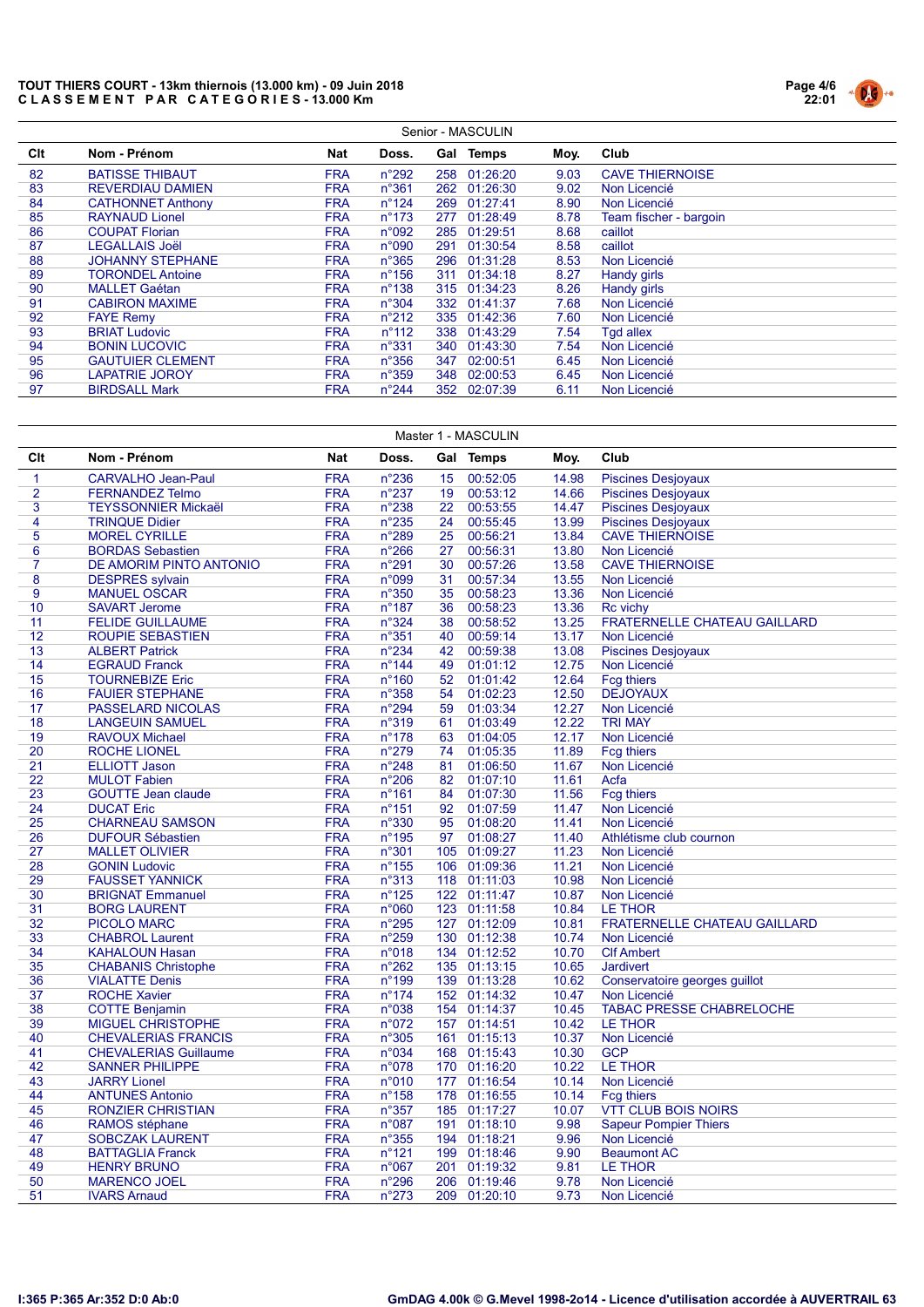

| Master 1 - MASCULIN |                             |            |                 |     |              |      |                               |  |  |  |  |
|---------------------|-----------------------------|------------|-----------------|-----|--------------|------|-------------------------------|--|--|--|--|
| Clt                 | Nom - Prénom                | Nat        | Doss.           |     | Gal Temps    | Moy. | Club                          |  |  |  |  |
| 52                  | <b>CHANNAC</b> stéphane     | <b>FRA</b> | $n^{\circ}045$  |     | 214 01:21:03 | 9.62 | Lycée Jean Zay                |  |  |  |  |
| 53                  | <b>CAVARD Stéphane</b>      | <b>FRA</b> | $n^{\circ}$ 193 | 221 | 01:21:36     | 9.56 | Non Licencié                  |  |  |  |  |
| 54                  | <b>VACHET DIDIER</b>        | <b>FRA</b> | $n^{\circ}303$  |     | 234 01:22:44 | 9.43 | Non Licencié                  |  |  |  |  |
| 55                  | <b>DAVID Alexandre</b>      | <b>FRA</b> | $n^{\circ}$ 182 | 237 | 01:23:18     | 9.36 | Non Licencié                  |  |  |  |  |
| 56                  | <b>DELCROS CHRIS</b>        | <b>FRA</b> | $n^{\circ}342$  |     | 238 01:23:30 | 9.34 | Non Licencié                  |  |  |  |  |
| 57                  | <b>PIQUEMAL Jean-michel</b> | <b>FRA</b> | $n^{\circ}254$  | 239 | 01:23:30     | 9.34 | Non Licencié                  |  |  |  |  |
| 58                  | <b>CHEVALLIER SEBASTIEN</b> | <b>FRA</b> | $n^{\circ}299$  |     | 242 01:24:01 | 9.28 | Non Licencié                  |  |  |  |  |
| 59                  | <b>DEGAINE Frederic</b>     | <b>FRA</b> | $n^{\circ}202$  |     | 243 01:24:05 | 9.28 | Non Licencié                  |  |  |  |  |
| 60                  | <b>ROBERT Nicolas</b>       | <b>FRA</b> | n°033           | 247 | 01:24:28     | 9.23 | <b>GCP</b>                    |  |  |  |  |
| 61                  | <b>COURAGEOT Stephane</b>   | <b>FRA</b> | $n^{\circ}$ 129 |     | 254 01:25:58 | 9.07 | Non Licencié                  |  |  |  |  |
| 62                  | <b>CHARPENET Laurent</b>    | <b>FRA</b> | n°047           | 257 | 01:26:11     | 9.05 | Lycée Jean Zay                |  |  |  |  |
| 63                  | <b>DAUPHANT Jerome</b>      | <b>FRA</b> | $n^{\circ}$ 196 |     | 260 01:26:27 | 9.02 | Non Licencié                  |  |  |  |  |
| 64                  | <b>BREVY DANIEL</b>         | <b>FRA</b> | $n^{\circ}340$  |     | 272 01:27:46 | 8.89 | Non Licencié                  |  |  |  |  |
| 65                  | <b>JOBERT Luc</b>           | <b>FRA</b> | $n^{\circ}175$  |     | 280 01:29:03 | 8.76 | Conservatoire georges guillot |  |  |  |  |
| 66                  | <b>DAVAUD Anthony</b>       | <b>FRA</b> | n°039           |     | 292 01:30:58 | 8.57 | Footing Vichy.team trail03    |  |  |  |  |
| 67                  | <b>DICHAMPT Fabrice</b>     | <b>FRA</b> | $n^{\circ}211$  |     | 300 01:32:34 | 8.43 | Non Licencié                  |  |  |  |  |
| 68                  | <b>FOURNIER Thierry</b>     | <b>FRA</b> | $n^{\circ}$ 134 |     | 319 01:34:28 | 8.26 | Handy girls                   |  |  |  |  |
| 69                  | <b>HUBERT Pascal</b>        | <b>FRA</b> | $n^{\circ}086$  | 321 | 01:35:13     | 8.19 | <b>Sapeur Pompier Thiers</b>  |  |  |  |  |
| 70                  | <b>BASSIN Bruno</b>         | <b>FRA</b> | $n^{\circ}$ 120 | 327 | 01:38:29     | 7.92 | Tous ensemble pour robin      |  |  |  |  |
| 71                  | <b>CROUZOULON REMY</b>      | <b>FRA</b> | $n^{\circ}316$  |     | 330 01:39:14 | 7.86 | Non Licencié                  |  |  |  |  |
| 72                  | <b>GOUVARY bertrand</b>     | <b>FRA</b> | n°097           |     | 342 01:45:35 | 7.39 | <b>CAVE THIERNOISE</b>        |  |  |  |  |
| 73                  | <b>DELEUZE Cedric</b>       | <b>FRA</b> | $n^{\circ}$ 167 | 351 | 02:07:38     | 6.11 | Non Licencié                  |  |  |  |  |

| Master 2 - MASCULIN |                                 |            |                 |    |              |       |                               |  |  |  |
|---------------------|---------------------------------|------------|-----------------|----|--------------|-------|-------------------------------|--|--|--|
| Clt                 | Nom - Prénom                    | <b>Nat</b> | Doss.           |    | Gal Temps    | Moy.  | Club                          |  |  |  |
| 1                   | <b>PETITBON JOEL</b>            | <b>FRA</b> | n°075           | 37 | 00:58:24     | 13.36 | <b>LE THOR</b>                |  |  |  |
| $\overline{2}$      | <b>DUNAUD Jean michel</b>       | <b>FRA</b> | $n^{\circ}268$  | 41 | 00:59:18     | 13.15 | Non Licencié                  |  |  |  |
| 3                   | <b>BATISSE THIERRY DIT TITI</b> | <b>FRA</b> | n°323           | 44 | 00:59:50     | 13.04 | <b>FCG THIERS</b>             |  |  |  |
| 4                   | <b>VEYSSIERE STEPHANE</b>       | <b>FRA</b> | n°332           | 45 | 00:59:58     | 13.01 | <b>CLERMONT ATHLE</b>         |  |  |  |
| 5                   | <b>MAURY Pierre</b>             | <b>FRA</b> | $n^{\circ}$ 145 | 62 | 01:03:54     | 12.21 | Stade clermontois             |  |  |  |
| 6                   | <b>FOISSY Philippe</b>          | <b>FRA</b> | n°201           | 69 | 01:04:45     | 12.05 | Non Licencié                  |  |  |  |
| $\overline{7}$      | <b>CHARMET Serge</b>            | <b>FRA</b> | $n^{\circ}150$  | 70 | 01:04:46     | 12.04 | Acca                          |  |  |  |
| 8                   | <b>PERNET Francis</b>           | <b>FRA</b> | n°020           | 76 | 01:06:07     | 11.80 | <b>Clf Ambert</b>             |  |  |  |
| 9                   | <b>FOUQUET Arnaud</b>           | <b>FRA</b> | $n^{\circ}$ 186 | 77 | 01:06:11     | 11.79 | <b>Association varunning</b>  |  |  |  |
| 10                  | <b>CORNEMILLOT Thierry</b>      | <b>FRA</b> | n°046           | 78 | 01:06:26     | 11.74 | Lycée Jean Zay                |  |  |  |
| 11                  | <b>ESCOBAR JEAN PHILIPPE</b>    | <b>FRA</b> | n°065           | 85 | 01:07:34     | 11.54 | LE THOR                       |  |  |  |
| 12                  | <b>BLANCON Guy</b>              | <b>FRA</b> | $n^{\circ}188$  | 86 | 01:07:36     | 11.54 | Rc vichy                      |  |  |  |
| 13                  | <b>FAYET Christophe</b>         | <b>FRA</b> | $n^{\circ}242$  | 90 | 01:07:56     | 11.48 | <b>Fcg thiers</b>             |  |  |  |
| 14                  | DE LA ENCARNACION Angelo        | <b>FRA</b> | $n^{\circ}218$  |    | 102 01:08:54 | 11.32 | Intermarché                   |  |  |  |
| 15                  | <b>GAUTHIER Patrick</b>         | <b>FRA</b> | $n^{\circ}221$  |    | 103 01:08:57 | 11.31 | Intermarché                   |  |  |  |
| 16                  | <b>DOZOLME</b> Laurent          | <b>FRA</b> | $n^{\circ}240$  |    | 107 01:09:39 | 11.20 | Non Licencié                  |  |  |  |
| 17                  | <b>TOURLONIAS Hervé</b>         | <b>FRA</b> | n°032           |    | 108 01:09:40 | 11.20 | <b>L'outil Parfait</b>        |  |  |  |
| 18                  | <b>NOVAIS José</b>              | <b>FRA</b> | $n^{\circ}220$  |    | 110 01:09:55 | 11.16 | Intermarché                   |  |  |  |
| 19                  | <b>MURATORE Phillippe</b>       | <b>FRA</b> | $n^{\circ}222$  |    | 116 01:11:01 | 10.98 | Intermarché                   |  |  |  |
| 20                  | <b>RIGONI BRUNO</b>             | <b>FRA</b> | $n^{\circ}345$  |    | 119 01:11:10 | 10.96 | Non Licencié                  |  |  |  |
| 21                  | <b>MARIDET Philippe</b>         | <b>FRA</b> | $n^{\circ}227$  |    | 126 01:12:07 | 10.82 | Intermarché                   |  |  |  |
| 22                  | <b>ANDANSON Michel</b>          | <b>FRA</b> | n°219           |    | 128 01:12:16 | 10.79 | Intermarché                   |  |  |  |
| 23                  | <b>TOUCHET DOMINIQUE</b>        | <b>FRA</b> | n°318           |    | 129 01:12:26 | 10.77 | <b>SAINT YORRE RUNNING</b>    |  |  |  |
| 24                  | <b>PENALVER BRUNO</b>           | <b>FRA</b> | n°329           |    | 131 01:12:45 | 10.72 | Non Licencié                  |  |  |  |
| 25                  | <b>IVA Laurent</b>              | <b>FRA</b> | $n^{\circ}$ 119 |    | 138 01:13:27 | 10.62 | Conservatoire georges guillot |  |  |  |
| 26                  | <b>BOURDIER DIDIER</b>          | <b>FRA</b> | n°322           |    | 143 01:13:50 | 10.56 | Non Licencié                  |  |  |  |
| 27                  | <b>DELAZUBERTORIEZ Michel</b>   | <b>FRA</b> | $n^{\circ}181$  |    | 153 01:14:36 | 10.46 | Les 1000 pattes du pontet     |  |  |  |
| 28                  | <b>BOULANGER Franck</b>         | <b>FRA</b> | $n^{\circ}$ 136 |    | 156 01:14:49 | 10.43 | Grdf                          |  |  |  |
| 29                  | <b>DELACHARTRE Philippe</b>     | <b>FRA</b> | $n^{\circ}189$  |    | 160 01:15:01 | 10.40 | Non Licencié                  |  |  |  |
| 30                  | <b>HAUTIER Eric</b>             | <b>FRA</b> | $n^{\circ}226$  |    | 165 01:15:26 | 10.34 | Intermarché                   |  |  |  |
| 31                  | <b>TARRIT Philippe</b>          | <b>FRA</b> | n°019           |    | 167 01:15:29 | 10.33 | <b>Clf Ambert</b>             |  |  |  |
| 32                  | <b>LEON José</b>                | <b>FRA</b> | $n^{\circ}247$  |    | 169 01:16:10 | 10.24 | <b>Fcg thiers</b>             |  |  |  |
| 33                  | <b>CHATELET DIDIER</b>          | <b>FRA</b> | n°347           |    | 179 01:16:58 | 10.13 | Non Licencié                  |  |  |  |
| 34                  | <b>BRULURUT François</b>        | <b>FRA</b> | $n^{\circ}263$  |    | 186 01:17:36 | 10.05 | Courir à villemoirieu         |  |  |  |
| 35                  | <b>ARTAUD Paul</b>              | <b>FRA</b> | $n^{\circ}267$  |    | 188 01:18:06 | 9.99  | Non Licencié                  |  |  |  |
| 36                  | <b>DESJARDIN Marc</b>           | <b>FRA</b> | $n^{\circ}251$  |    | 192 01:18:12 | 9.97  | Non Licencié                  |  |  |  |
| 37                  | <b>SAUVAGNAT Christophe</b>     | <b>FRA</b> | $n^{\circ}$ 133 |    | 197 01:18:40 | 9.92  | Non Licencié                  |  |  |  |
| 38                  | <b>SULTANA Philippe</b>         | <b>FRA</b> | $n^{\circ}$ 117 |    | 198 01:18:44 | 9.91  | Non Licencié                  |  |  |  |
| 39                  | <b>GRAS DOMINIQUE</b>           | <b>FRA</b> | $n^{\circ}335$  |    | 202 01:19:37 | 9.80  | Non Licencié                  |  |  |  |
| 40                  | <b>GUILLOT Xavier</b>           | <b>FRA</b> | n°280           |    | 204 01:19:41 | 9.79  | Non Licencié                  |  |  |  |
| 41                  | <b>ARIAS HIPOLITO</b>           | <b>FRA</b> | $n^{\circ}278$  |    | 210 01:20:12 | 9.73  | Non Licencié                  |  |  |  |
| 42                  | <b>PINTRAND Patrice</b>         | <b>FRA</b> | n°209           |    | 216 01:21:15 | 9.60  | Alliance                      |  |  |  |
| 43                  | <b>FEUIL GILLES</b>             | <b>FRA</b> | n°353           |    | 218 01:21:28 | 9.57  | Non Licencié                  |  |  |  |
| 44                  | <b>SIMEON Olivier</b>           | <b>FRA</b> | n°041           |    | 223 01:21:40 | 9.55  | <b>Beaumont AC</b>            |  |  |  |
| 45                  | <b>LAPORTE Francis</b>          | <b>FRA</b> | $n^{\circ}270$  |    | 224 01:21:46 | 9.54  | Non Licencié                  |  |  |  |
|                     |                                 |            |                 |    |              |       |                               |  |  |  |